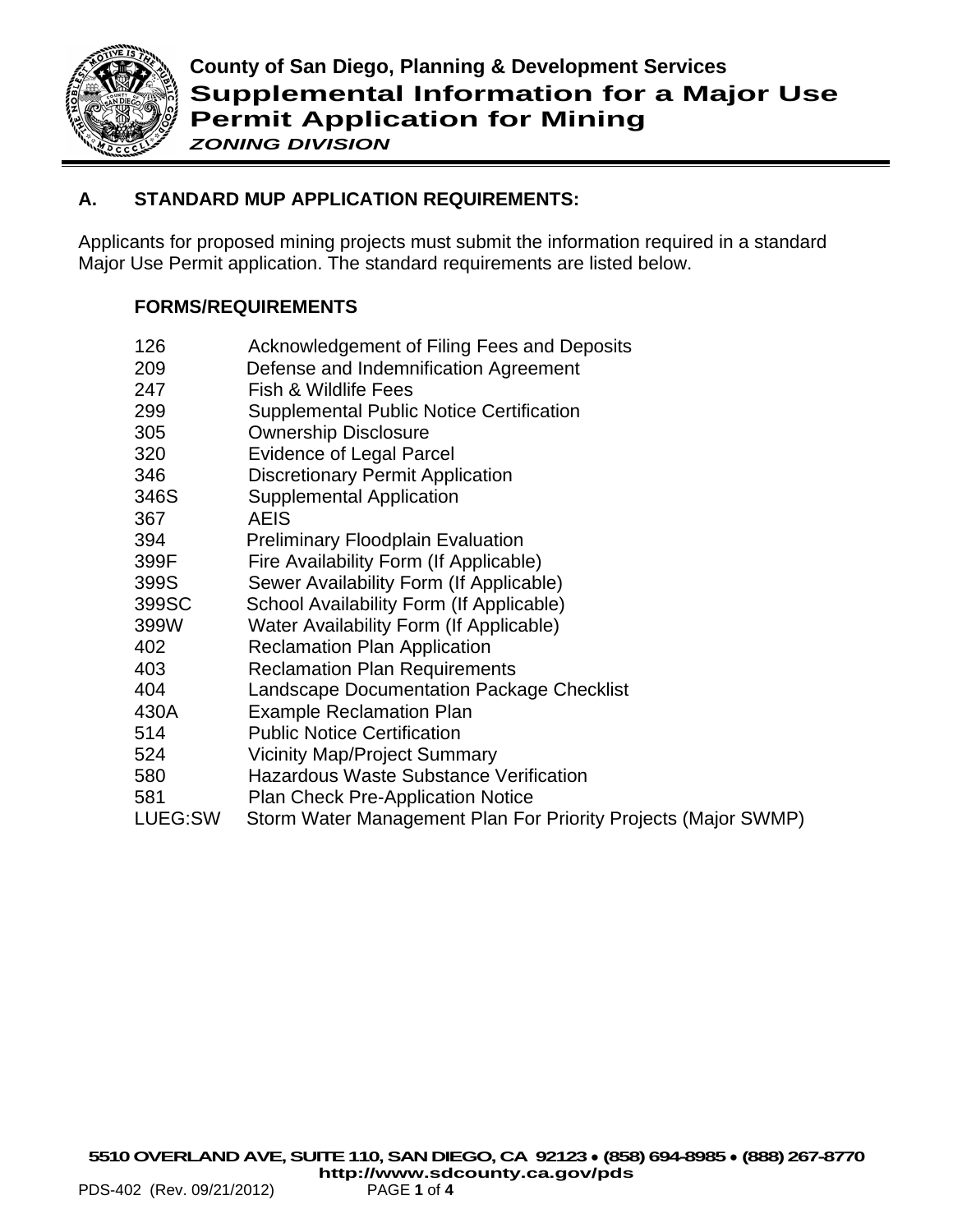**County of San Diego, PDS, Zoning Division**

**Supplemental Information for a Major Use Permit Application for Mining**

*Continued*

### **B. SPECIAL INFORMATION REQUIRED FOR A MINING MUP**

### **1. Project Description:**

[This project description shall be prepared for use in both this Major Use Permit application and the concurrent Reclamation Plan application required to authorize the proposed mining activities. This information must be included on *Supplemental Application Form 346S*. Example language is provided below. ]

#### *Example:*

*The applicant requests the granting of a Major Use Permit (MUP) and the approval of a Reclamation Plan to authorize the extraction (mining) of \_\_\_\_\_\_\_\_\_ tons of construction aggregate and the reclamation of the mined lands (i.e. the areas disturbed by mining activities).* 

*The requested MUP would authorize a production limit of \_\_\_\_\_\_\_\_\_ tons per year based on a five-year rolling average (or \_\_\_\_\_\_\_\_\_ tons in any consecutive 5 calendar years). A maximum annual production of \_\_\_\_\_\_\_ tons in any calendar year is proposed. Total material production from the site is estimated to be \_\_\_\_\_\_\_\_ million tons (\_\_\_\_ cubic yards). Operations would occur on weekdays between the hours of 7:00am to 7:00pm. Mining would occur over a \_\_\_\_\_-acre area with a maximum depth of excavation of \_\_\_\_\_ feet.* 

*At the proposed average mining rate of \_\_\_\_\_\_\_\_\_tons per year, mining of the \_\_\_\_ million tons of material would require approximately \_\_\_\_ years (i.e. to the year 20\_\_). Thus the proposed end of mine life is approximately December 31, 20\_\_.*

*As reflected in the enclosed reclamation plan maps and sections, the mine site would be reclaimed to a condition suitable for an alternate end use as \_\_\_\_\_\_\_\_\_. Reclamation of the site would occur in \_\_\_\_\_ phases such that the acreage under active excavation at any one time would be minimized. The final reclaimed surface would be characterized by a near-level quarry floor with an adjacent excavated slope. The slope would be a maximum of 2:1 gradient with intervening 10-foot wide benches placed every 50 feet of elevation. The mined lands would be re-vegetated with native species compatible with the surrounding area. Site drainage would be directed to sedimentation basins to minimize the offsite transport of eroded material while the vegetation is established.* 

### **2. Operations Plan:**

(Production quantities and type of minerals)

*Example:*

*This application reflects a proposal to mine approximately \_\_\_\_ million tons of material within the requested MUP boundary. Given the proposed mining rate of \_\_\_\_\_\_\_\_ tpy, and assuming permit approvals in early 20\_\_, this \_\_\_ million ton reserve would have an*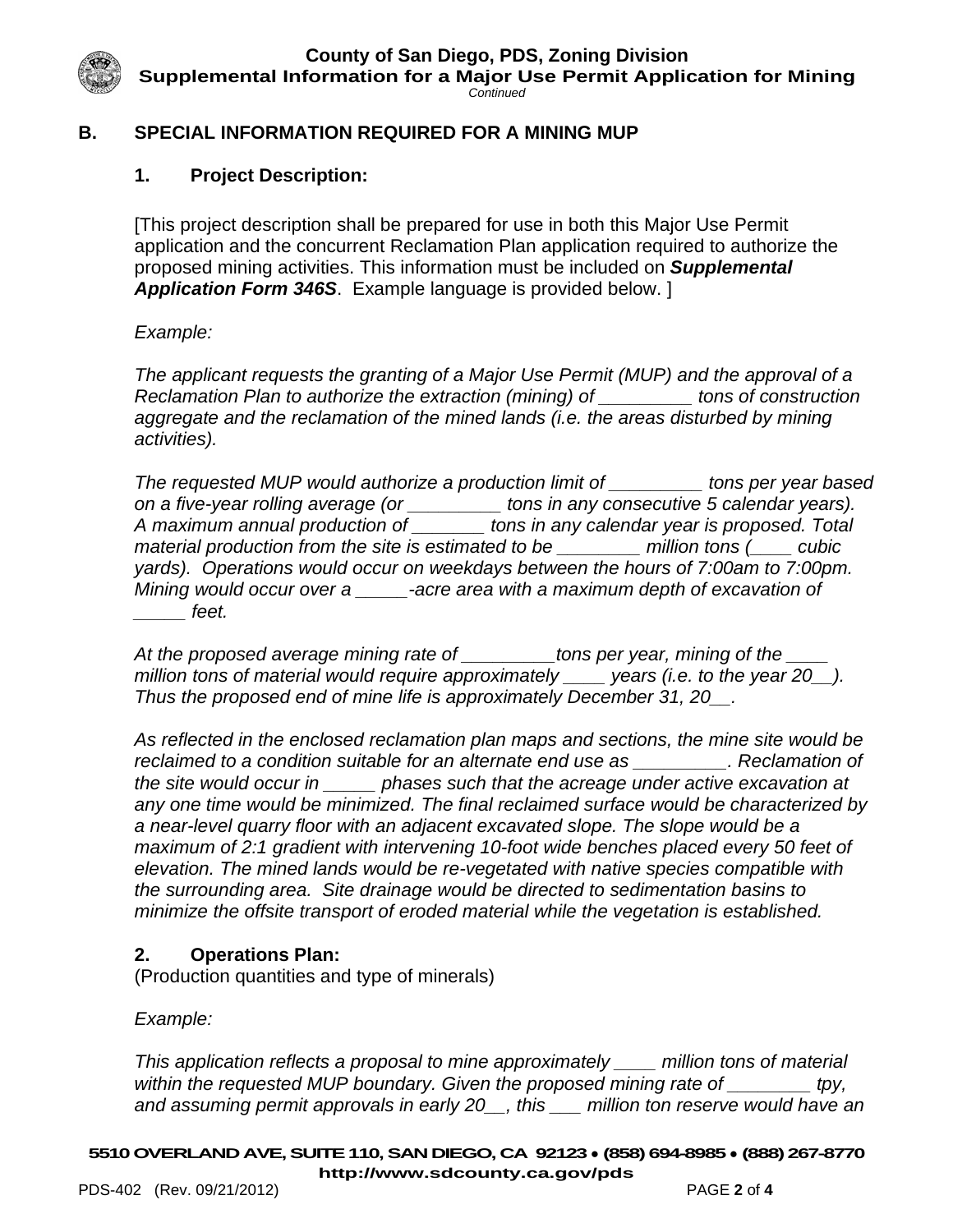#### **County of San Diego, PDS, Zoning Division Supplemental Information for a Major Use Permit Application for Mining** *Continued*

*expected mine life of approximately \_\_ years, or until the year 20\_\_. A table of estimated mine production under the proposed MUP is included in Table 2. below.* 

*Under the proposed plan of operations revision, ABC Rock Quarry would produce an average of \_\_\_\_\_\_\_ tons of rip-rap, and crushed limestone products per year through the year 20\_\_. The operator also proposes the use of a rolling five-year average to allow for production flexibility to meet market demand by totaling \_\_\_ million tons in any consecutive 5-year period. A maximum total of \_\_\_\_\_\_\_ tons could be mined in any calendar year.*

| <b>Project Phase</b> | <b>Project Area</b><br>(acres) | <b>Estimated Date of</b><br><b>Completion of</b><br><b>Mining</b> | <b>Estimated Date of</b><br><b>Completion of</b><br><b>Reclamation</b> |
|----------------------|--------------------------------|-------------------------------------------------------------------|------------------------------------------------------------------------|
|                      | 28.5                           | 2017                                                              | 2025                                                                   |
|                      | 28.5                           | 2027                                                              | 2035                                                                   |
| Ш                    | 31.5                           | 2033                                                              | 2046*                                                                  |

Table 1 - Proposed Mining and Reclamation Completion Dates

Note: \* indicates dates that include a three year monitoring period for evaluation of reclamation success.

**IV** 31.5 2043 2046\*